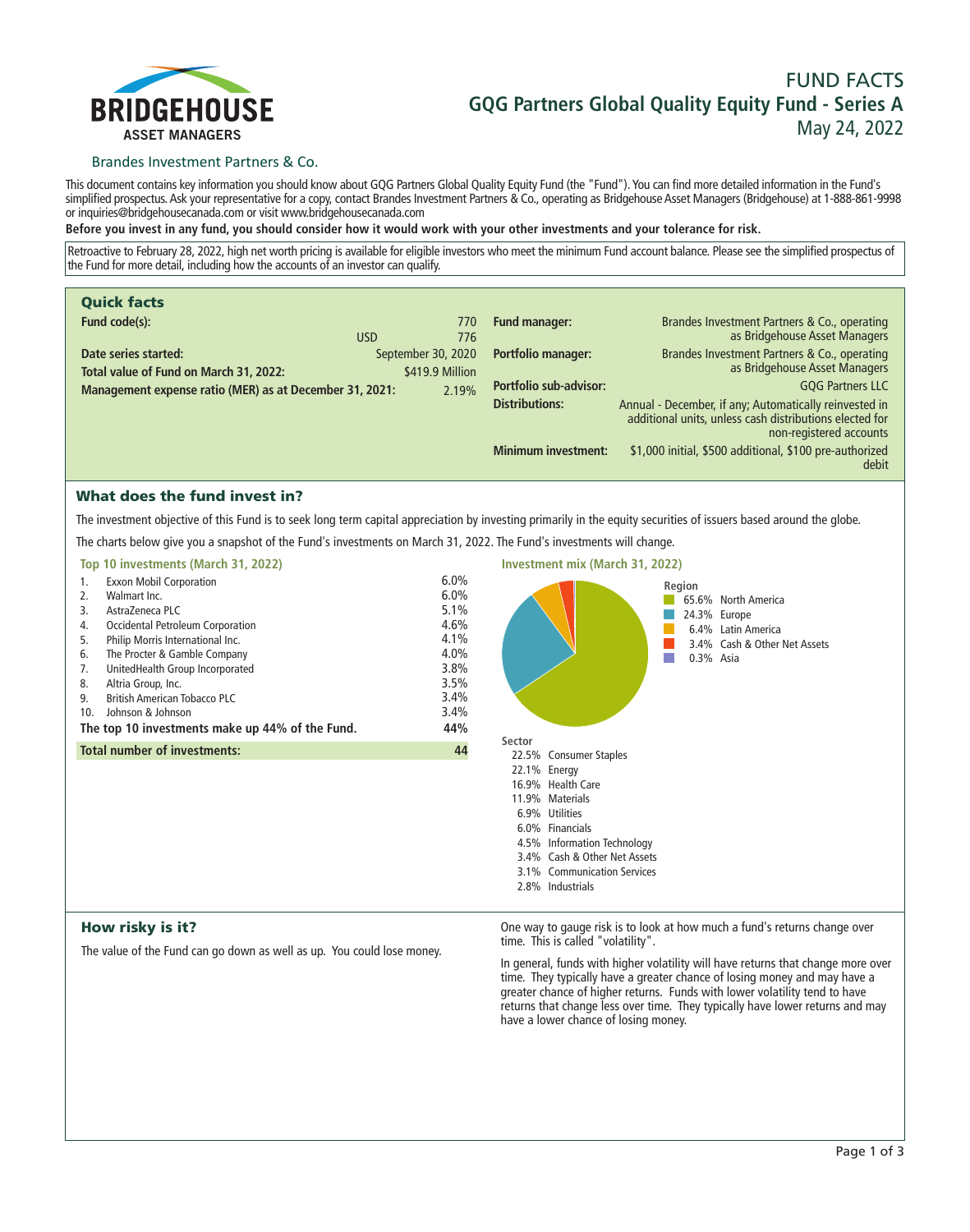

**For more information about the risk rating and specific risks that can affect the Fund's returns, see the Risk section of the Fund's simplified prospectus.**

**Like most mutual funds, this Fund does not have any guarantees. You may not get back the amount of money you invest.**

#### **Risk rating**

**Bridgehouse has rated the volatility of this Fund as Medium.**

**This rating is based on how much the fund's returns have changed from year to year. It doesn't tell you how volatile the fund will be in the future. The rating can change over time. A fund with a low risk rating can still lose money.**



# How has the fund performed?

**This section tells you how Series A units of the Fund have performed over the past year. Returns are after expenses have been deducted. These expenses reduce the Fund's returns.**

**No guarantees**

### **Year-by-year returns**

**The bar chart shows the Fund's Series A units annual performance for each of the years shown. The Fund dropped in value 0 times in 1 year. The range of returns and change from year to year can help you to assess how risky the Fund has been in the past. It does not tell you how the Fund will perform in the future.**



### **Best and worst 3-month returns**

**This table shows the best and worst returns for This section shows the best and worst returns for Series A units of the Fund in a 3-month period. However, this information is not available because the Fund is new. units of the Fund in a 3-month period over the past year. The best and worst 3-month returns could be higher or lower in the future. Consider how much of a loss you could afford to take in a short period of time.**

|                    | <b>Return</b> | 3 months ending         | If you invest \$1,000 at the beginning of the period |
|--------------------|---------------|-------------------------|------------------------------------------------------|
| <b>Best return</b> |               | 10.3%   August 31, 2021 | Your investment would rise to \$1,103                |
| Worst return       | $-5.2\%$      | December 31, 2020       | Your investment would drop to \$948                  |

#### **Average return**

**If you invested \$1,000 in the Series A units of this Fund on the day the Series was established it would be worth \$1,098 as of March 31, 2022. This represents an annual compound rate of return of +6.4%.**

| Who is this fund for?                                                                                                                                                                                                                                                                                                                                           | A word about tax                                                                                                                                                                                                                                                                                                                                                                                                                                                                       |
|-----------------------------------------------------------------------------------------------------------------------------------------------------------------------------------------------------------------------------------------------------------------------------------------------------------------------------------------------------------------|----------------------------------------------------------------------------------------------------------------------------------------------------------------------------------------------------------------------------------------------------------------------------------------------------------------------------------------------------------------------------------------------------------------------------------------------------------------------------------------|
| • This Fund is suitable for investors who are long-term investors and who<br>wish to add the appreciation potential of global companies to their<br>portfolio.<br>This Fund is also available to be purchased in U.S. dollars.<br>This Fund is not suitable as a short term investment or for an investor who<br>cannot tolerate a medium degree of volatility. | In general, you'll have to pay income tax on any money you make on a fund.<br>How much you pay depends on the tax laws where you live and whether or not<br>you hold the Fund in a registered plan, such as a Registered Retirement<br>Savings Plan or a Tax-Free Savings Account.<br>Keep in mind that if you hold your fund in a non-registered account, any fund<br>distributions are included in your taxable income, whether you receive them in<br>cash or have them reinvested. |

# How much does it cost?

**The following tables show the fees and expenses you could pay to buy, own and sell Series A units of the Fund. The fees and expenses - including any commissions can vary among each series of a fund and among funds. Higher commissions can influence representatives to recommend one investment over another. Ask about other funds and investments that may be suitable for you at a lower cost.**

### **1. Sales charges**

**There is only one sales charge option when you buy this Series of shares of this Fund.**

| Sales charge option    | What you pay                           |                                            | <b>How it works</b>                                                                                                                                                                               |
|------------------------|----------------------------------------|--------------------------------------------|---------------------------------------------------------------------------------------------------------------------------------------------------------------------------------------------------|
|                        | in per cent $(\% )$                    | in dollars (\$)                            |                                                                                                                                                                                                   |
| Front-end sales charge | 0% to 5% of the amount you<br>purchase | \$0 to \$50 for each<br>\$1,000 investment | The sales charge is decided by you and your representative<br>at the time of purchase. It is deducted from the amount you<br>invest and is paid to your representative's firm as a<br>commission. |